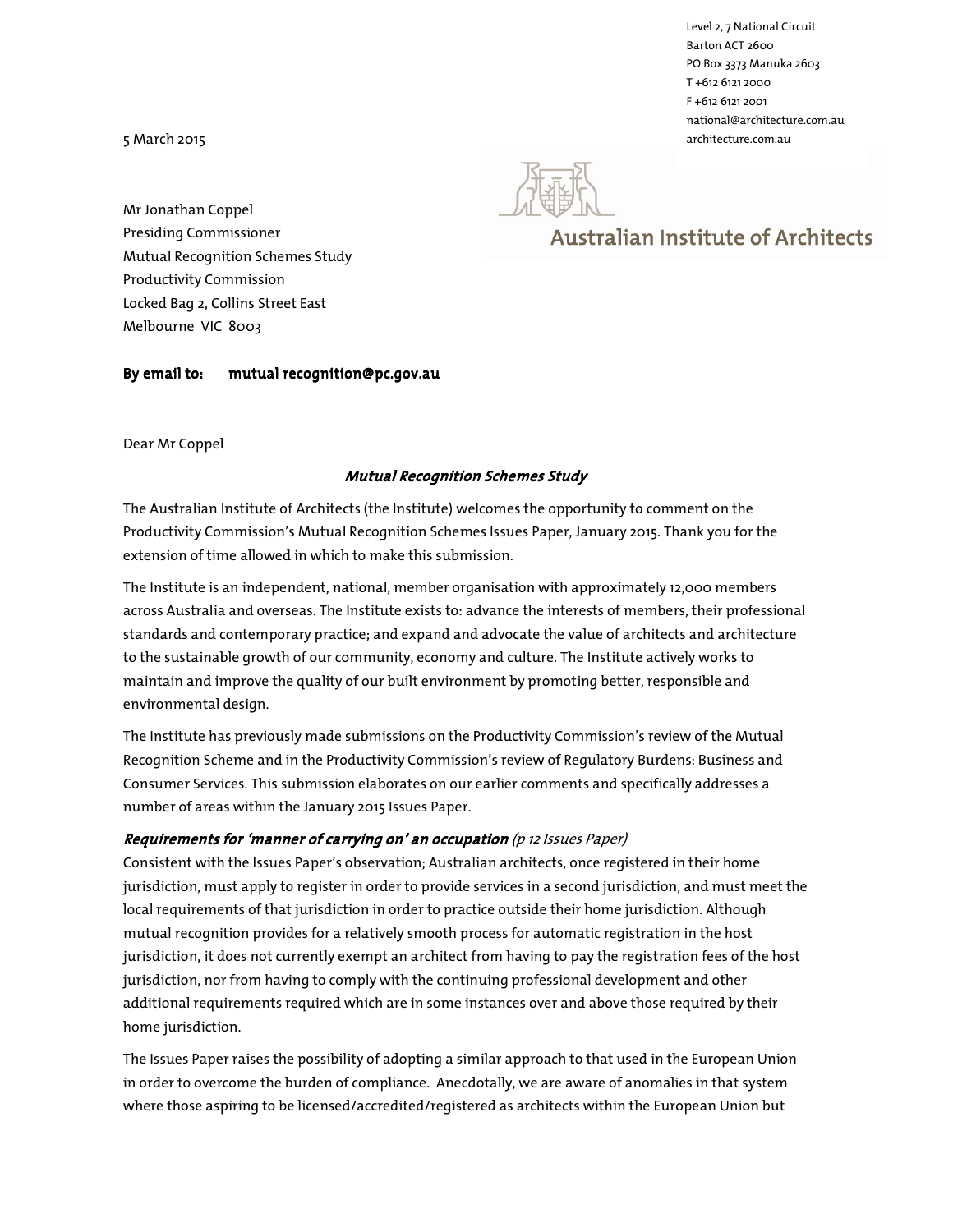with qualifications and/or experience that falls short of that required for the equivalent in the UK, for example, indulge in "forum shopping" for the easiest alternative local jurisdiction path which entitles European Union licensing/accreditation/registration in all EU jurisdictions.

In our view, this is not a desirable option where the principle purpose of accreditation is to enable consumers to know that an individual (or practice) is assessed as reaching a standard they are entitled to rely on. In the Australian context under the existing Mutual Recognition Act we have raised this issue in support of the continuance of an Architects Act being applicable to each and every state and territory.

We reiterate our prior submissions that a more efficient and effective solution under would be to establish a national register – where architects register and pay a fee in their home state automatically entitling them to placement on a national register – thus allowing architects to work in all Australian states and territories and within New Zealand, without having to complete separate registration processes nor pay registration fees across multiple jurisdictions.

We note that our call for a national register was supported by the Productivity Commission in its 2010 Report; Annual Review of Regulatory Burdens: Business and Consumer Services, when it stated that "The Australian Government should work with State and Territory Governments to implement a national register for architects". (p 143)

However, the detail of a mutual recognition scheme's application is critical. Non-uniform requirements such as are found in the architects acts across jurisdictions make the categorisation of requirements as "service provider regulations" as opposed to "service provision regulations" important. We do not agree with the way insurance and CPD are characterised as "service provider regulations" of the home jurisdiction in the example on p13, and not as "service provision regulations of the host jurisdiction" which would require compliance by a mutually recognised architect in the host jurisdiction. Characterisation of insurance and CPD in that way could readily mean that a mutually recognised architect was providing services to consumers in the host jurisdiction with inadequate insurance to protect consumers in that jurisdiction, and without protecting consumers with up-to-date information about practice in that host jurisdiction.

Consequently, while the Institute advocates practicable mutual recognition both within Australia and extending to New Zealand, there needs to be clarity and a rational approach to matters providing consumer protection like insurance and CPD which will not encourage "forum shopping" for a home jurisdiction in matters like insurance and CPD.

#### Mutual Recognition of business registration (p 15 Issues Paper)

The Institute recommends that in line with its comments above, there should be no distinction between the registration of an architectural business and an individual architect on a National Register for Architects. The establishment of a national business name register does not address the issue for licensing/accreditation/registration where, like architecture, there is specific occupation-based legislation requiring registration in addition to overarching state and territory business names legislation. In practice, architectural businesses experience differing requirements. Some state and territory Architecture Boards require that the architectural business must be registered in addition to the registration of individual practitioners within the practice.

The Institute believes that an architectural business should only need to register itself once, in its home jurisdiction, or, if not provided for by local architect legislation, another jurisdiction which does provide